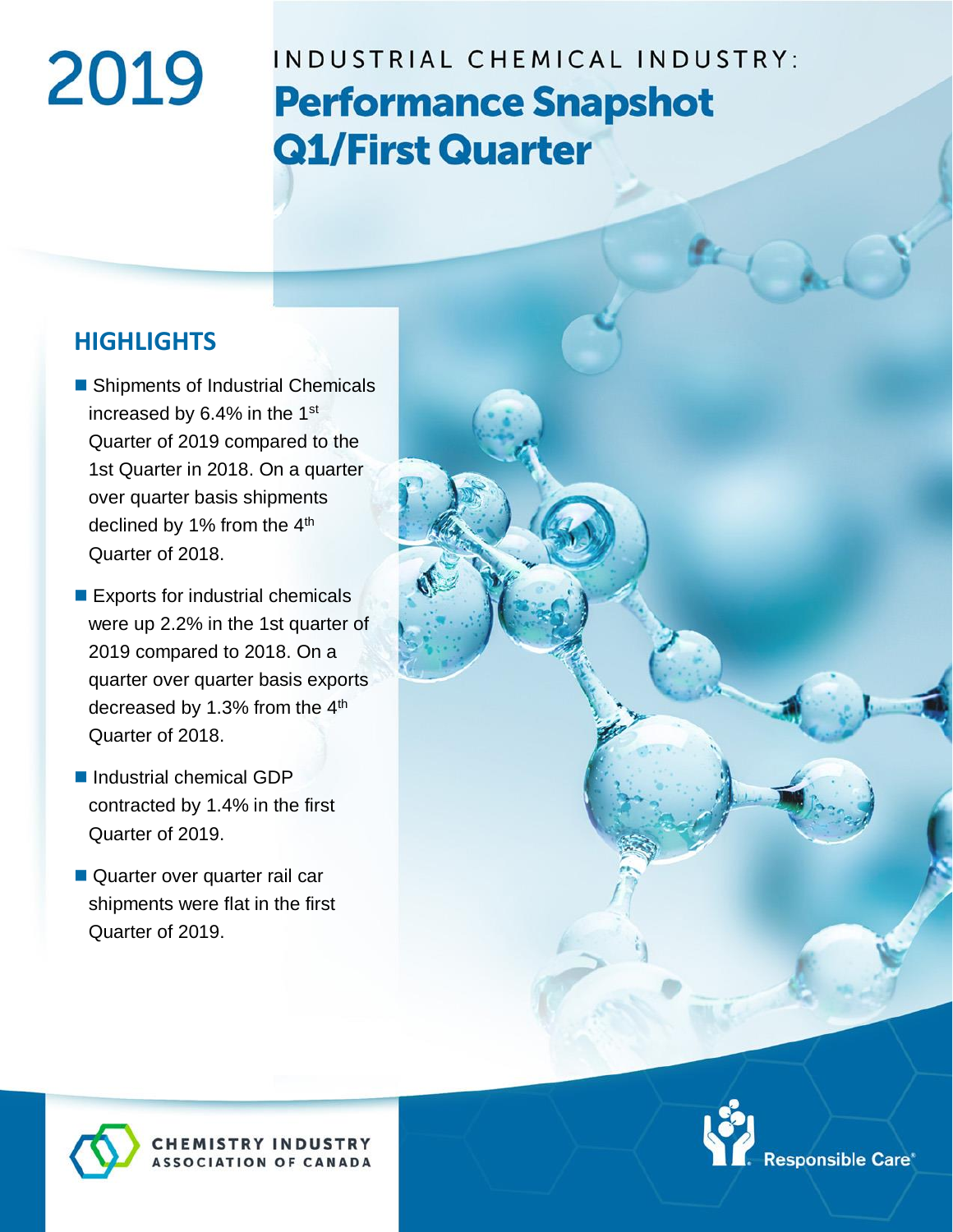**Q1** Performance Snapshot

#### **Shipments**

Shipments in dollar terms for the Industrial Chemical industry increased by 6.4% in Q1 2019 compared to Q1 2018. Four out of five sub-sectors showed strong growth in Q1 2019. Industrial Gases (35%) Other Organic Chemicals (17.2%) and Inorganic Chemicals (10.2%) showed the strongest gains year over year. Resin shipments also grew by 9.1%. Petrochemical shipments were the only subsector to register a decline year over year, with shipments dropping by 7.8%.



**Figure 1: Change in Shipment Value, Q1 2019 v Q1 2018, %**

On a quarter over quarter basis we see Industrial Chemical shipments slipping by 1% from Q4 2018. The Petrochemical subsector saw the largest quarterly decline dropping by 11.1% while Inorganic Chemicals also showed a small dip of 1%. Industrial Gas shipments led growth among subsectors advancing 12.2% while Other Organic Chemicals advanced by 6.6%. Resins shipments also grew albeit modestly, up 1.4% in Q1 2019.



**Figure 2: Change in Shipment Value, Q1 2019 v Q4 2018, %**

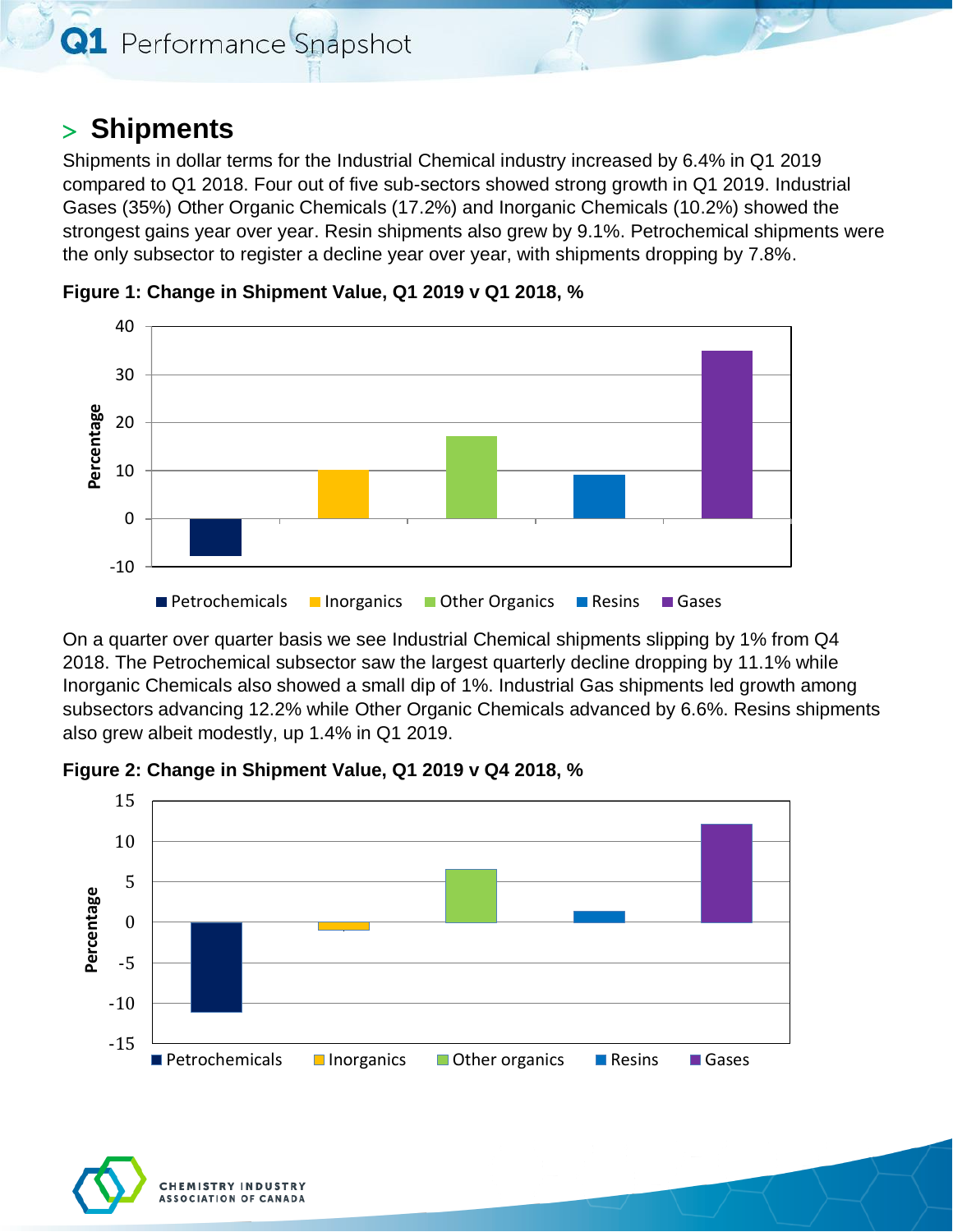#### **Exports**

Exports from the Industrial Chemical industry were up 2.2% in the  $1<sup>st</sup>$  quarter of 2019 compared to the same period in 2018. Inorganic chemicals showed the strongest year over year growth at 10.4%, while Other Organic Chemical and Resin exports increased by 2.9% and 4.2% respectively. Both Petrochemicals (-7.8%) and Industrial Gas (-13%) saw significant declines in exports year over year.





On a quarter over quarter basis, Industrial Chemical exports were down 1.3% from Q4 2018, closely resembling the percentage decrease seen in Shipment values in Figure 2. Industrial Gas exports led the decrease, declining by 20% and were closely followed by Petrochemicals where exports dropped by 16%. These declines were offset to a degree by growth in the Inorganic Chemicals (12.6%), Other Organic Chemicals (1.3%) and Resins (1.7%) subsectors.

**Figure 4: Change in Exports, Q1 2019 v Q4 2018, %**



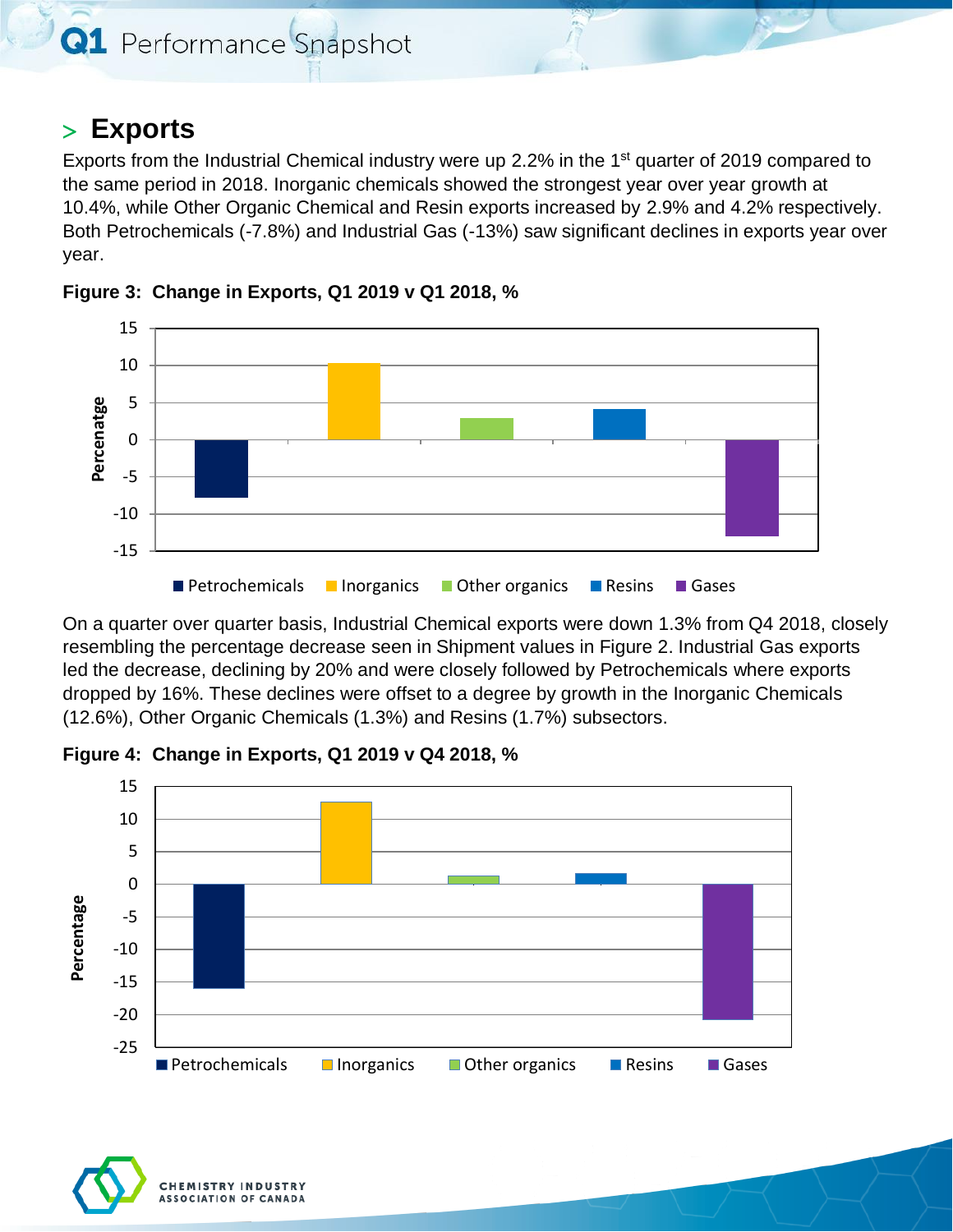Changes in export volumes and dollar values for specific commodities on a year over year basis are shown in Table 1.

| <b>Commodity</b>                | change,<br>tonnage basis,<br>% | change,<br>\$ basis, % |  |
|---------------------------------|--------------------------------|------------------------|--|
| <b>Petrochemicals</b>           |                                |                        |  |
| Propylene                       | $-8.6$                         | $-5.8$                 |  |
| <b>Butadiene</b>                | 8.4                            | 13.9                   |  |
| Higher olefins                  | 19.4                           | 21.5                   |  |
| <b>Benzene</b>                  | 116.8                          | 59.1                   |  |
| <b>Styrene</b>                  | $-4.6$                         | $-25.3$                |  |
| <b>Inorganic Chemicals</b>      |                                |                        |  |
| Chlorine                        | 31.9                           | 63.3                   |  |
| Hydrochloric acid               | $-6.8$                         | 5.6                    |  |
| Sulphuric acid                  | $-3.7$                         | 23                     |  |
| Sodium hydroxide                | 1.6                            | $-23.7$                |  |
| <b>Titanium dioxide</b>         | 257                            | 195                    |  |
| Sodium chlorate                 | -6                             | 4.9                    |  |
| Aluminum sulphate               | $-48$                          | $-23.1$                |  |
| Sodium silicates                | 35.8                           | 22.8                   |  |
| Hydrogen peroxide               | 20.2                           | 19.8                   |  |
| <b>Other Organic Chemicals</b>  |                                |                        |  |
| Methanol                        | 19.1                           | 15.4                   |  |
| Isopropyl alcohol               | 55.1                           | 76.7                   |  |
| Ethylene glycol                 | 6.3                            | $-18.7$                |  |
| <b>Synthetic Resins</b>         |                                |                        |  |
| Polyethylenes                   | $-8.4$                         | $-4.9$                 |  |
| <b>Butyl rubbers</b>            | $-15.8$                        | 1.4                    |  |
| <b>Specialty Chemicals</b>      |                                |                        |  |
| <b>Palmitates and Stearates</b> | $-7.4$                         | 8.4                    |  |
| Orthophthalates                 | $-50.2$                        | $-34.7$                |  |
| Azo compounds                   | $-20.6$                        | 35.1                   |  |
| Cyanine dyes                    | $-12.9$                        | 1.4                    |  |
| Azo dyes                        | $-13.4$                        | 35.9                   |  |

Petrochemicals had a mixed quarter on a year over year basis. Both tonnage and pricing metrics were strong for several products but weakness in Propylene and Styrene are notable. Inorganic Chemicals and Other Organic Chemicals both had strong quarters year over year. Synthetic Resins are down on a year over year basis, but Table 2 below may offer better insight into trends for this subsector. Weakness is seen across the board for Specialty Chemicals on a volume basis, but the value of these commodities remained strong aside from Orthophthalates.

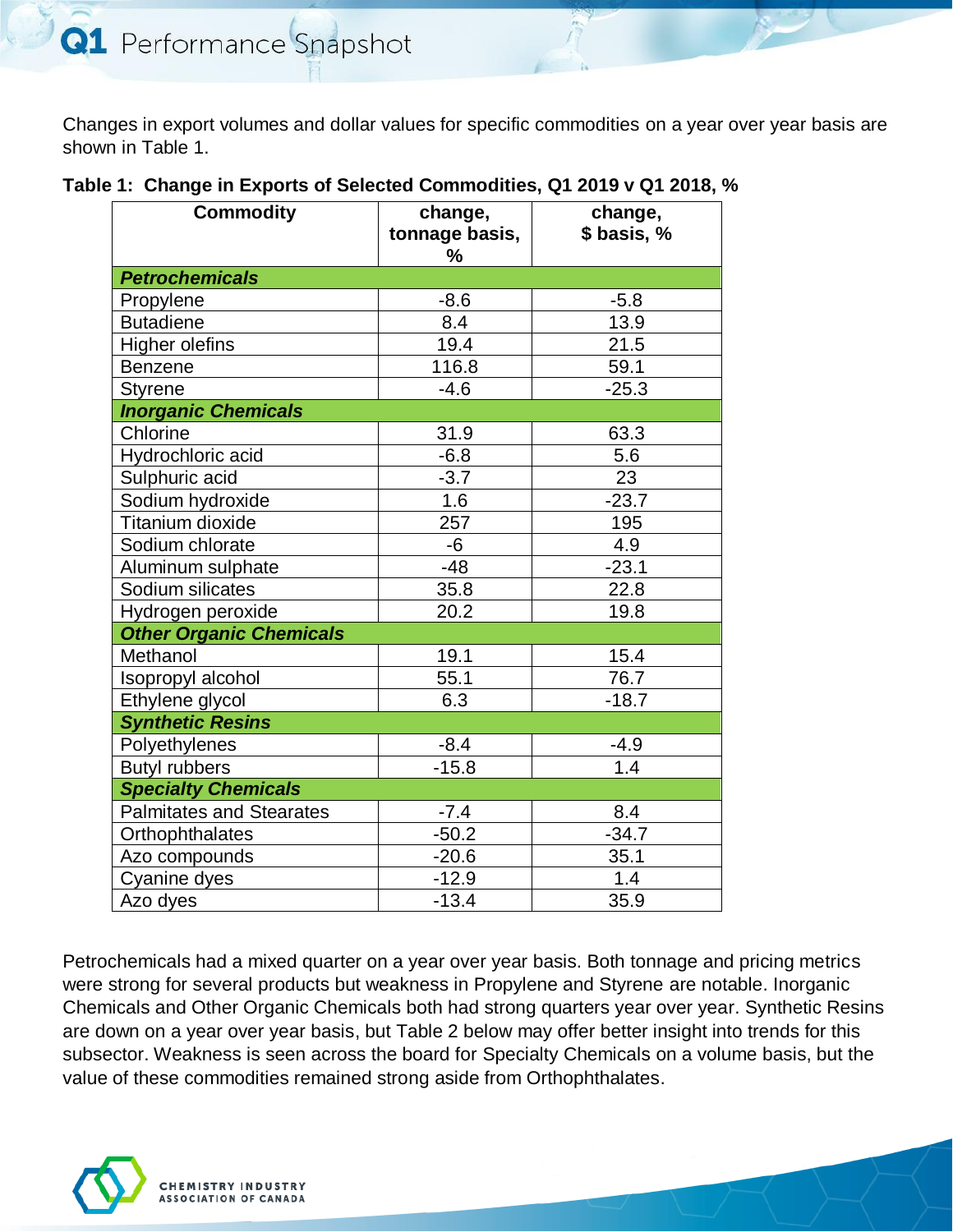Below in Table 2 we can see the different values on a quarter by quarter basis with some differences from the year over year figures.

| <b>Commodity</b>                | change,<br>tonnage basis,<br>$\%$ | change,<br>\$ basis, % |  |
|---------------------------------|-----------------------------------|------------------------|--|
| <b>Petrochemicals</b>           |                                   |                        |  |
| Propylene                       | $-18.8$                           | $-24.1$                |  |
| <b>Butadiene</b>                | 24.6                              | 25.1                   |  |
| Higher olefins                  | $-2.6$                            | $-22.5$                |  |
| <b>Benzene</b>                  | 116.8                             | 59.1                   |  |
| <b>Styrene</b>                  | $-1.1$                            | $-18.2$                |  |
| <b>Inorganic Chemicals</b>      |                                   |                        |  |
| Chlorine                        | 14.4                              | 26.7                   |  |
| Hydrochloric acid               | $-13.8$                           | $-1.1$                 |  |
| Sulphuric acid                  | $-5.8$                            | $-5.2$                 |  |
| Sodium hydroxide                | 10.7                              | $-35$                  |  |
| <b>Titanium dioxide</b>         | $-45.7$                           | $-51.2$                |  |
| Sodium chlorate                 | $-6.4$                            | $-4.3$                 |  |
| Aluminum sulphate               | $-13.1$                           | No Change              |  |
| Sodium silicates                | 97.3                              | 55.7                   |  |
| Hydrogen peroxide               | 13                                | 4.2                    |  |
| <b>Other Organic Chemicals</b>  |                                   |                        |  |
| Methanol                        | $-5.7$                            | $-11.7$                |  |
| Isopropyl alcohol               | 14.3                              | 8.4                    |  |
| Ethylene glycol                 | 1                                 | $-15.9$                |  |
| <b>Synthetic Resins</b>         |                                   |                        |  |
| Polyethylene's                  | $-6.4$                            | No Change              |  |
| <b>Butyl rubbers</b>            | $-15.3$                           | $-10.4$                |  |
| <b>Specialty Chemicals</b>      |                                   |                        |  |
| <b>Palmitates and Stearates</b> | 8.8                               | 3.4                    |  |
| Orthophthalates                 | 200                               | 219                    |  |
| Azo compounds                   | $-16.7$                           | 40                     |  |
| Cyanine dyes                    | 11                                | 11.6                   |  |
| Azo dyes                        | 108                               | 113                    |  |

In Petrochemicals pockets of weakness can be seen in the value of several products, with Benzene been a strong outlier showing very large positive jumps in volume and value. The overall pricing weakness for select Petrochemicals, adds some depth to the drop in aggregate Petrochemical exports seen in Figure 4. The quarter for Inorganic Chemicals was mixed, with some products showing large swings in value and tonnage on a year over year basis. The aggregate figures seen in Tables 3 and 4 show overall gains so no conclusions can be drawn about the subsector from the Chemistry Industry Association of Canada's (CIAC's) list of select commodities. The figures for Individual Organic Chemical exports more closely resemble the slight increase seen in Figure 4.

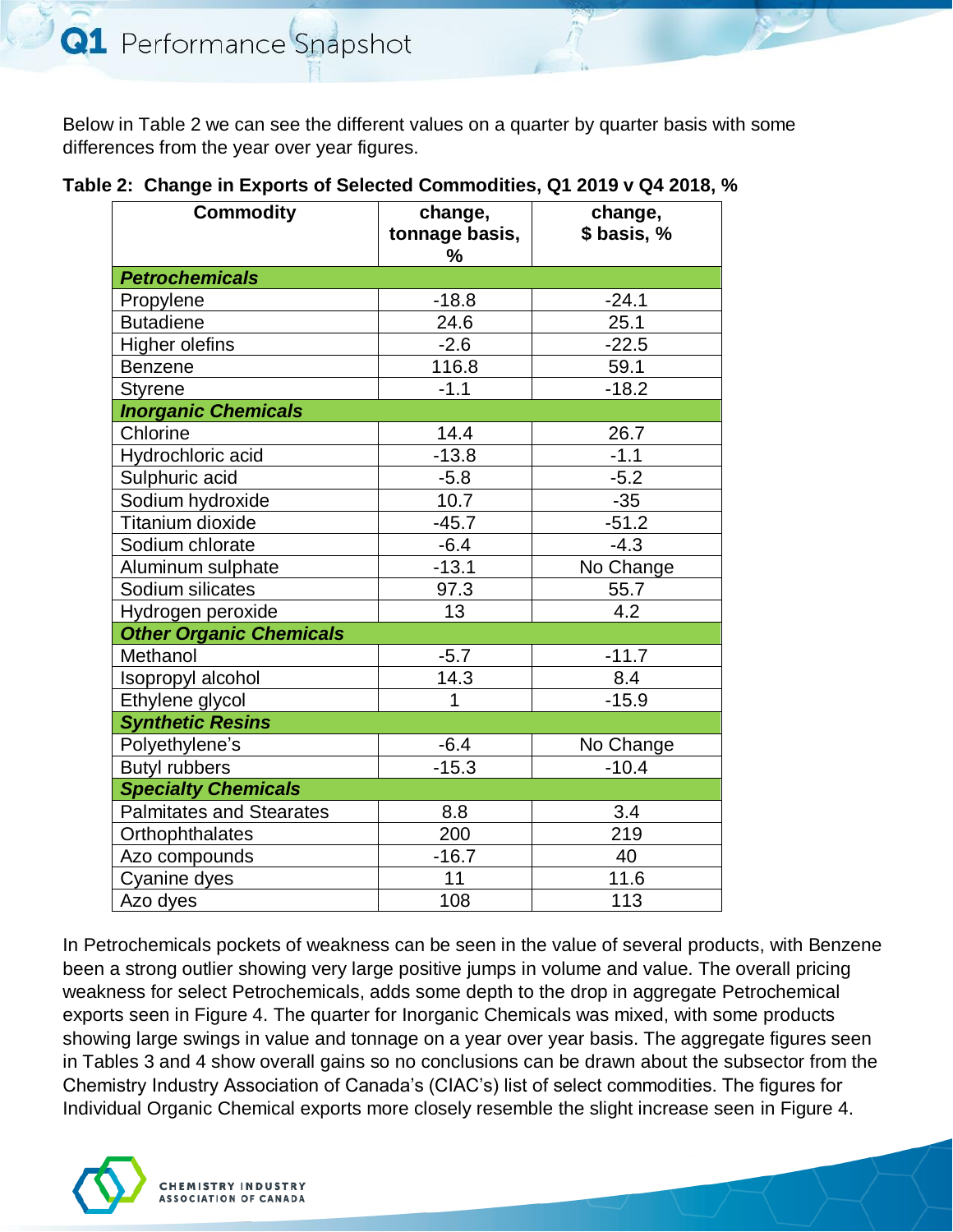For Synthetic Resins we see that despite a dip from the levels seen in Q1 2018, Polyethylene pricing has held firm from Q4 2018 while Butyl Rubber products have declined on both volume and value terms, which is a divergence from the year over year trends seen in Table 1 but also shows relative stability in the Resins sector seen in Figures 1 and 2. For Speciality Chemicals Q1 2019 was much stronger than Q4 2018 across all products CIAC tracks, however, as seen in Table 1 these products have softened in a year over year basis.

## **Gross Domestic Product (GDP)**

GDP for Industrial Chemicals declined by 1.4% in the 1<sup>st</sup> quarter of 2019 compared the last quarter of 2018. This is the first decline in quarterly GDP since the 3<sup>rd</sup> quarter of 2017. Given that the GDP figure is an aggregate calculation of the different subsectors seen in Figures 1-4, we can estimate that the weakness seen in the Petrochemical subsector and the relative stasis of the Synthetic Resins subsector, have weighed on the overall performance of Industrial Chemicals in Q1 2019. Transportation issues due to inclement weather in February were also a likely contributing factor.



**Figure 5: Quarter-Over-Quarter Change in GDP for Industrial Chemicals, %**

An important point to remember is that while the quarterly figure for Q1 has shown a decrease, the overall performance of the industrial chemicals sector is still, on an aggregate basis, at multi-year highs for this time of year. Compared to Q1 2018, Industrial Chemical GDP from Q1 2019 is 12.4% higher, going back one more year to Q1 2017 GDP in Q1 2019 is 7.6% higher. On an aggregate basis Canada's Industrial Chemical sector is performing at a very high level. This is evidenced by Figure 7, under the Profit section below.

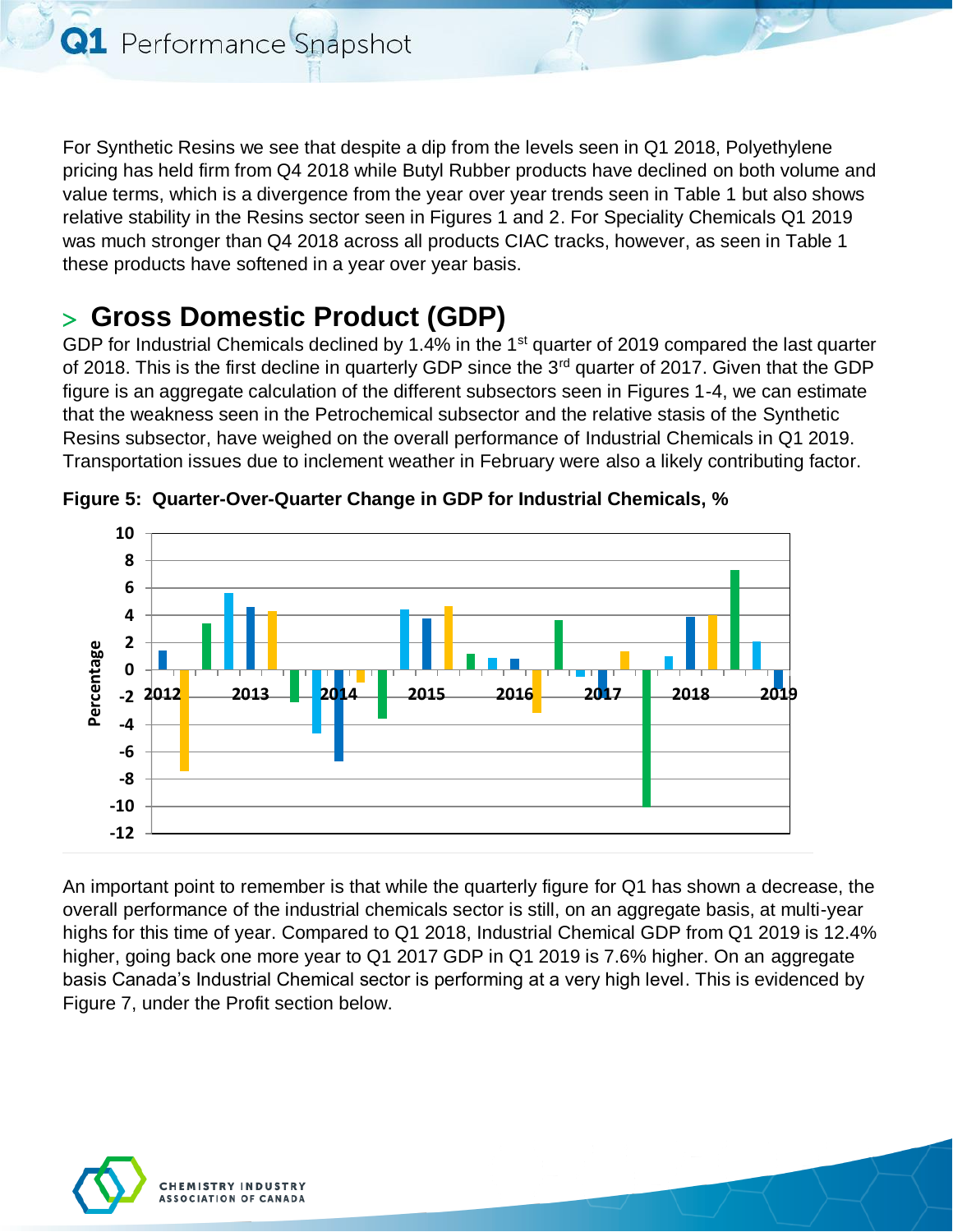**Q1** Performance Snapshot

### **Rail Car Shipments**

The number of rail cars used to ship industrial chemicals (Figure 6) were essentially the same from what we saw in Q4 2018. The lower railcar numbers (as well as the drop in Q1 2019 GDP seen in Figure 5) are likely reflections of the well publicized transportation slowdowns in Western Canada caused by severe winter weather in Q4 2018 and Q1 2019.



**Figure 6: Quarter-Over-Quarter Change in Rail Cars Shipping Industrial Chemicals, %**

#### **Profits**

Operating profits (Figure 7) for industrial chemicals in the 1<sup>st</sup> quarter were \$1196 million, up slightly from the  $4<sup>th</sup>$  quarter of 2018 and represent the  $8<sup>th</sup>$  consecutive quarterly increase in profits. The last four quarters have all set new records for quarterly profit with the first quarter of 2019 being the highest yet.



**Figure 7: Quarterly operating profits for industrial chemicals, \$ million**